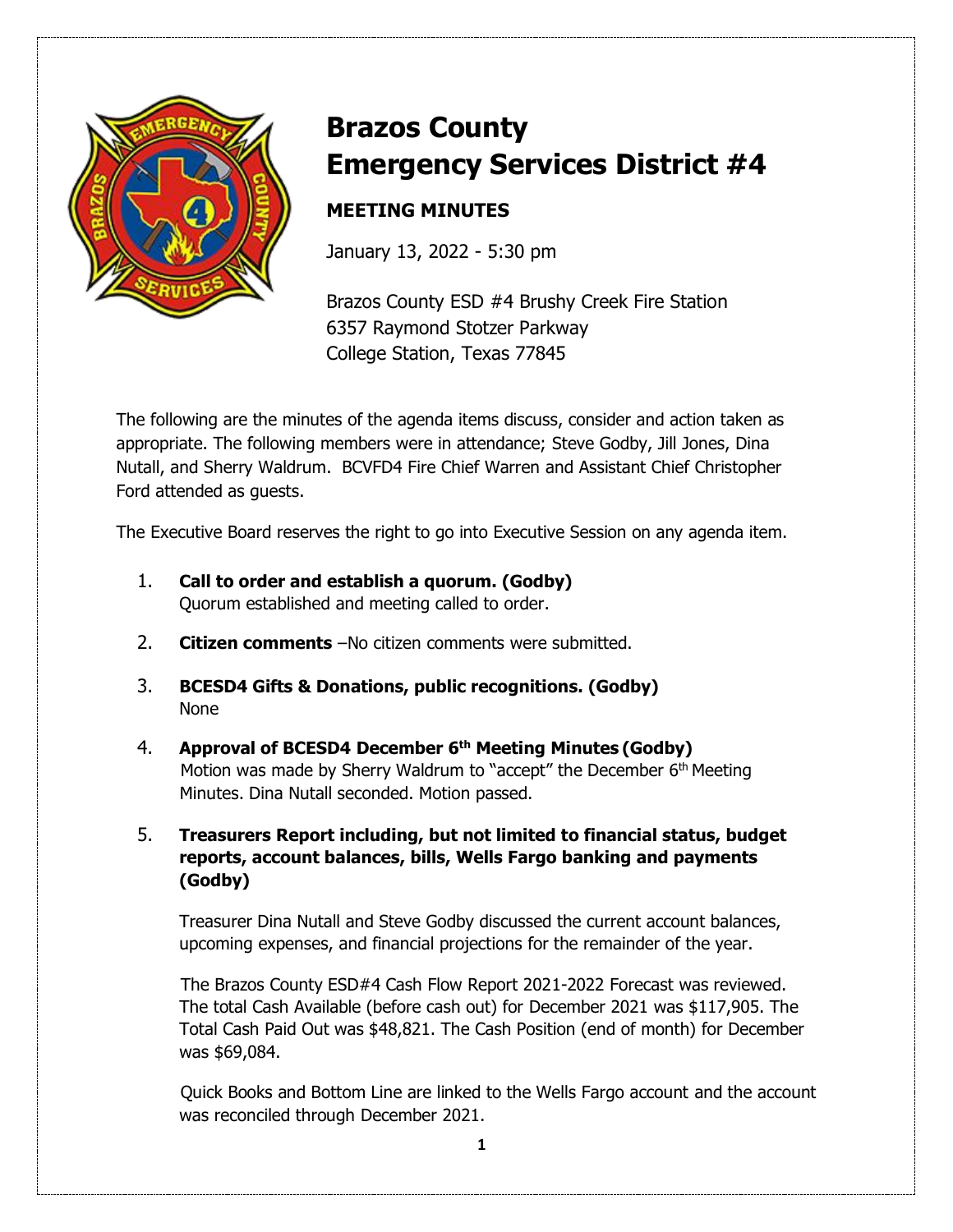#### 6. **Report from Brazos County Precinct 4 VFD report (Chief Warren)**

 Chief Warren provided the VFD Operations Update including financial review, operations, training, apparatus, personnel, and facilities.

The Prosperity Bank checking account balance was \$16,995.58. Payments pending as of November  $19<sup>th</sup>$ , 2021, \$9,983.63, leaving total available funds \$7,671.95.

Precinct 4 VFD service calls for January is 30.

Chief Warren reported that the LMTV truck has been painted. The radio and warning equipment has been installed. The skid unit and graphics have been ordered.

Chief Warren reported that Rescue Truck 451 was sold for \$3,000.00 because the engine and suspension was worn out. The funds from the sale of Rescue Truck 451 were deposited into BCVFD 4 checking account and will be applied towards the purchase of a top cover for Rescue 453.

Chief Warren provided an update on the radio equipment. Precinct 4 received ten new pagers from the county wide radio purchase. The mobile units and repeaters are scheduled to be installed in March or April.

Station 2 has a beautiful cedar table. The materials were donated. Firefighters Pool, Richer and Chief Warren worked on the table. Well done!!

There will be a joint EMS training with District 2 VFD on Nasal Narcan and how to identify patients involved in human trafficking on EMS calls.

Currently there are 16 VFD members on the roster.

## 7. **Sales Tax Collection Discussion & Action on Touchstone District Service Proposal (Godby)**

Simon Van Dyk, Touch Stone District Services, provided a update on their services. They are working closely with the Comptroller's Office. Simon will follow up with the Board once he has obtained and analyzed the data. This will be placed on the agenda for the February  $7<sup>th</sup>$  Board meeting.

#### 8. **BCVFD4 Operations Financial Review Status (Chief Warren)**

Chief Warren has initiated an audit request from Gay Craig Audit Manager for Thompson, Derrig, & Craig.

#### 9. **Future Agenda Items**

 The following agenda items need to be added to the agenda for the February 7<sup>th</sup> BCESD4 Board Meeting.

- Sales Tax Collection Discussion & Action on Touchstone District Service Proposal
- BCVFD4 Operations Financial Review Status